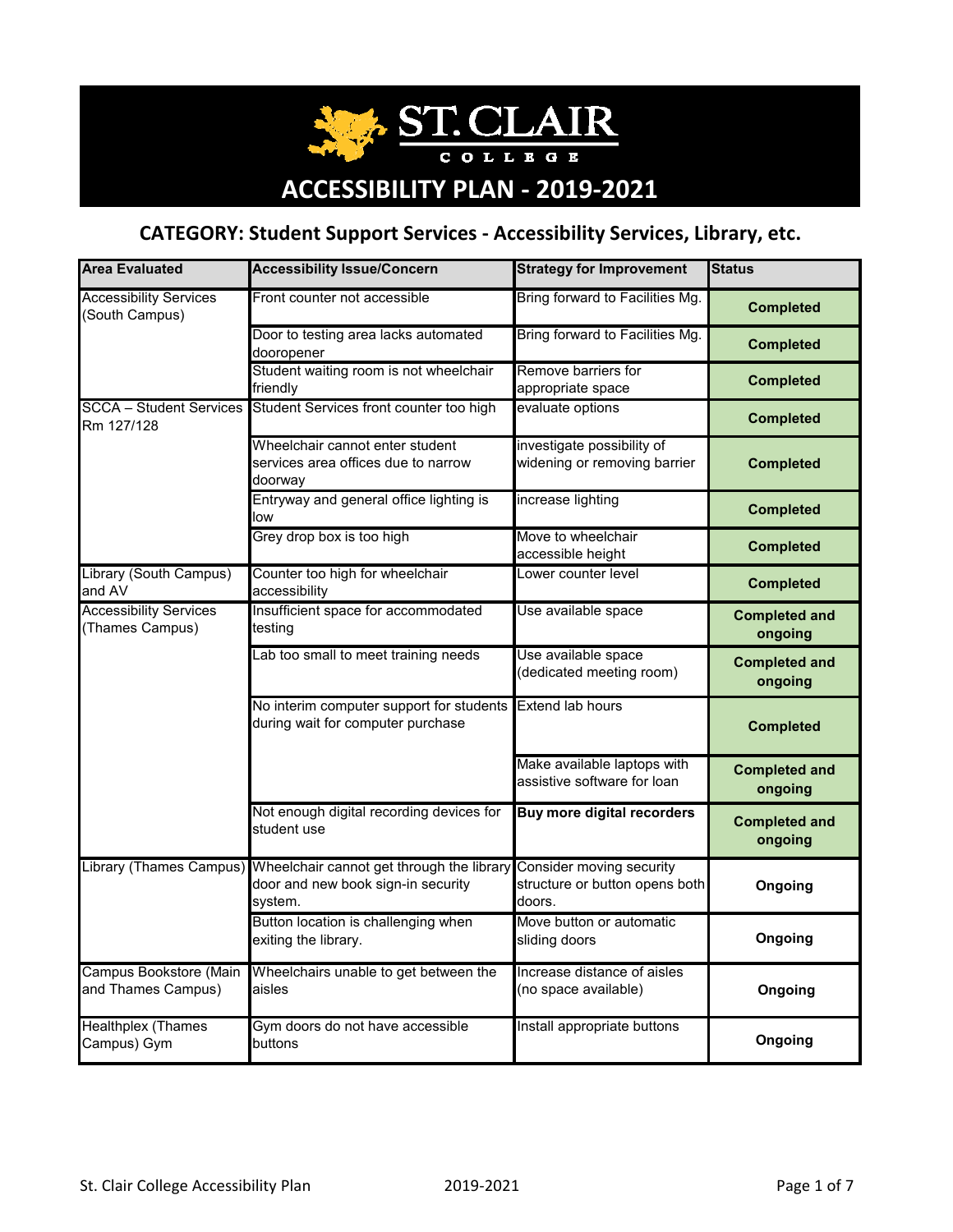#### **CATEGORY: Student Support Services ‐ Accessibility Services, Library, etc.**

| <b>Area Evaluated</b>         | <b>Accessibility Issue/Concern</b>                                                 | <b>Strategy for Improvement</b>                     | <b>Status</b>                          |
|-------------------------------|------------------------------------------------------------------------------------|-----------------------------------------------------|----------------------------------------|
| <b>Instructional Delivery</b> | Lighting in some classrooms too low for<br>sign language interpretation            | Identify classrooms with poor<br>lighting           | <b>Completed and</b><br><b>Ongoing</b> |
|                               | Not all classrooms equipped for UID, only<br>UID capable                           | Continue to equip classrooms<br>with technology     | <b>Completed and</b><br><b>Ongoing</b> |
|                               |                                                                                    | Continue to include<br>Blackboard technology        | <b>Completed and</b><br><b>Ongoing</b> |
|                               |                                                                                    | Continue faculty PD on<br><b>Educator Awareness</b> | <b>Complete and</b><br>Ongoing         |
| Classroom / Labs              | Not all classrooms/labs contain<br>adjustable desks or regular adjustable<br>desks | Order adjustable desks as<br>classrooms are updated | <b>Completed and</b><br>Ongoing        |

## **CATEGORY: College Wide ‐ Physical Environment ‐ Signage, Elevators, Lighting, Curbs / ramps, etc.**

| <b>Area Evaluated</b>                        | <b>Accessibility Issue/Concern</b>                                                               | <b>Strategy for Improvement</b>                                                       | <b>Status</b>                          |
|----------------------------------------------|--------------------------------------------------------------------------------------------------|---------------------------------------------------------------------------------------|----------------------------------------|
| Alarms                                       | Some parts of building not supplied with<br>visual alarms (as need arises)                       | Bring forward to Facilities Mgt.                                                      | <b>Complete and</b><br>ongoing         |
| Lighting - South                             | Central stairway could be brighter to<br>benefit visually impaired students                      | Installation of new LED<br>lighting                                                   | <b>Completed</b>                       |
| <b>Internal Elevators</b>                    | Improve signage to direct to more<br>accessible elevators.                                       | Develop a standard for<br>internal signage                                            | <b>Completed and</b><br><b>Ongoing</b> |
|                                              | All elevators do not have appropriate<br>handrails                                               | Install handrails - facilities<br>investigating                                       | <b>Completed</b>                       |
|                                              | Some braille signage near elevator is too<br>high throughout campus                              | facilities mgt investigating                                                          | Ongoing                                |
|                                              | Insufficient unobstructed space for<br>wheelchairs to turn in West elevator and<br>Thames campus | Install mirror so wheelchair<br>users may be able to See<br>door opening behind them. | Ongoing                                |
| <b>Emergency Phone</b><br>(South)            | Family change room emergency phone<br>too high                                                   | Bring forward to Facilities Mgt.                                                      | Ongoing                                |
| Classroom Numbers -<br>College Wide          | Not all classroom numbers are highly<br>visible and only a very few are in braille               | Any area renovations will<br>include proper signage                                   | Ongoing                                |
| <b>Emergency Phone</b><br>(Thames)           | phones not at an accessible height/ no<br>public phone in Healthplex                             | Bring forward to Facilities Mgt.                                                      | Ongoing                                |
| <b>External Pedestrian</b><br><b>Routes</b>  | Routes to entranceways not adequately<br>signed with visual and tactile signage                  | Develop a standard for<br>external signage                                            | Ongoing                                |
| <b>Offices of Initial Student</b><br>Contact | Students with a vision disability lack<br>accommodation for reading and signing<br>documents     | Have magnifying devices<br>available for student use                                  | <b>Suggested</b>                       |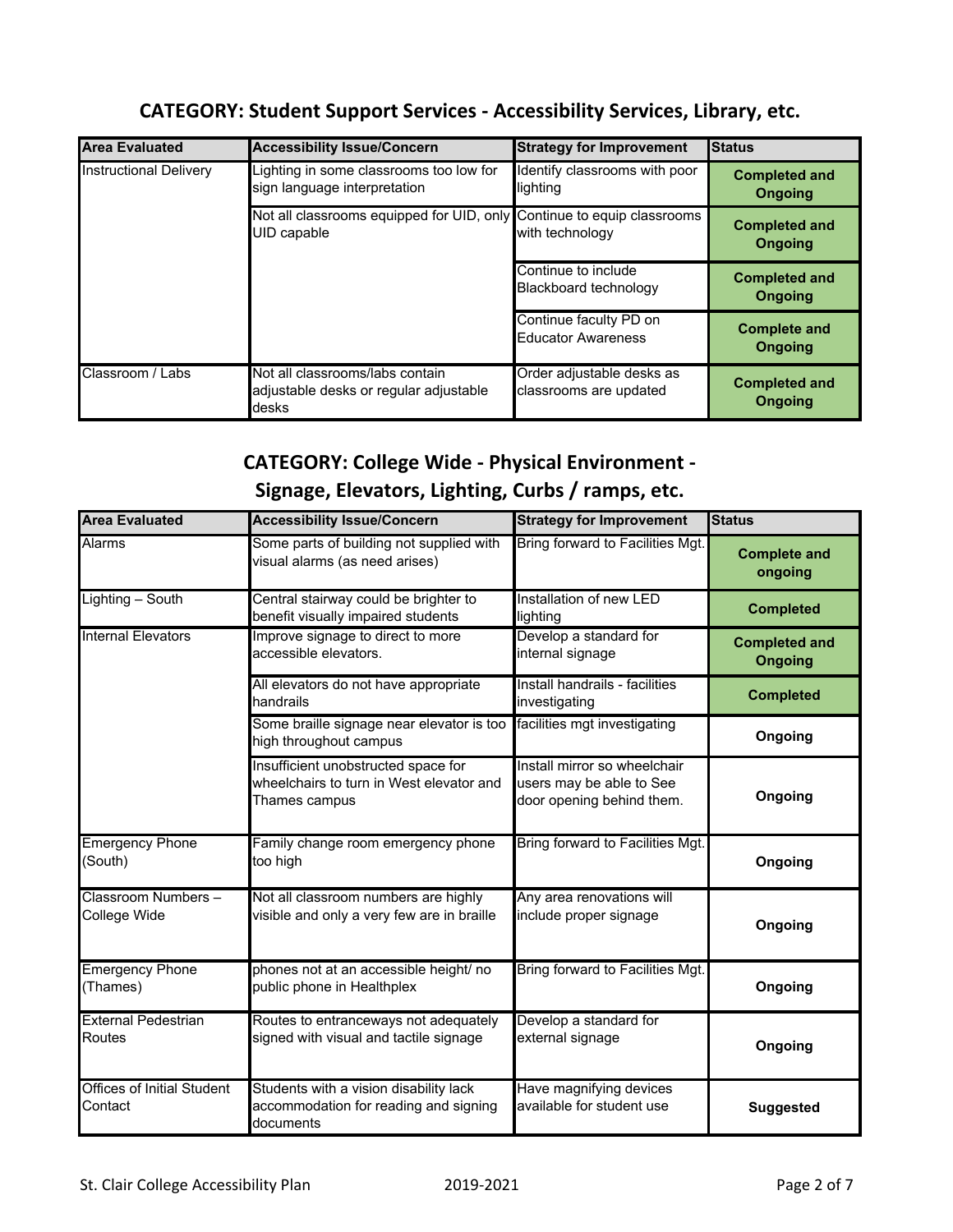| <b>Area Evaluated</b>                         | <b>Accessibility Issue/Concern</b>                                                                                                                                                            | <b>Strategy for Improvement</b>                                                                                                                                           | <b>Status</b>                                                     |
|-----------------------------------------------|-----------------------------------------------------------------------------------------------------------------------------------------------------------------------------------------------|---------------------------------------------------------------------------------------------------------------------------------------------------------------------------|-------------------------------------------------------------------|
| <b>Internal Washrooms</b>                     | Replace light switches with automated<br>lighting - a person in a wheelchair cannot<br>turn on/off light switch due to height                                                                 | Remove light switch stickers<br>"turn off lights" and<br>investigate ongoing                                                                                              | <b>Completed</b>                                                  |
|                                               | Not all stalls are 60" x 60"                                                                                                                                                                  | Washrooms to be upgraded if<br>feasible                                                                                                                                   | Ongoing                                                           |
|                                               | Some handles and locks are too difficult                                                                                                                                                      | Identify need and replace with<br>accessible latches                                                                                                                      | Ongoing                                                           |
| <b>Internal Floors</b>                        | Some floors may be slippery                                                                                                                                                                   | Slip-resistant treatments<br>would be helpful; provide<br>carpet/mat at high traffic<br>entrances for wiping feet.<br>Floors are monitored by<br>maintenance staff daily. | <b>Completed and</b><br>ongoing                                   |
| <b>Internal Signage</b>                       | Not all rooms are clearly marked by<br>visual and tactile signage all at an                                                                                                                   | Improved signage to be<br>added                                                                                                                                           | Ongoing                                                           |
|                                               | appropriate height to be visible to<br>persons in wheelchairs.                                                                                                                                | Develop a standard for<br>internal signage.                                                                                                                               | Ongoing                                                           |
| Student Centre - South                        | SC 112- Door to The SRC office lacks<br>automated door opener                                                                                                                                 | investigate possibility of<br>installing automatic door<br>opener                                                                                                         | <b>Completed</b>                                                  |
|                                               | NW Vestibule (Student Centre)- the<br>doors leading into that area cause<br>concern                                                                                                           | Investigate possibility of<br>installing automatic door<br>opener.                                                                                                        | <b>Completed</b>                                                  |
|                                               | Entrance to Student Centre from main<br>hallway- doors lack automated door<br>opener                                                                                                          | investigate possibility of<br>installing automatic door<br>opener                                                                                                         | <b>Completed</b>                                                  |
| Hangar - South                                | Stage is not wheelchair accessible                                                                                                                                                            | Recommend a ramp                                                                                                                                                          | <b>Suggested</b>                                                  |
| Classrooms, office doors<br>and exits (South) | Many doors are not automated ie. Pool<br>viewing area, outdoor patios - 2nd floor,<br>Athletic Change Room, Gym doors and<br>South Exit near Gym, Room 206L and<br><b>EPIC Genesis Centre</b> | All new builds and<br>renovations to add automated<br>doors where possible.                                                                                               | <b>206L and Genesis</b><br><b>Centre Completed</b><br>and Ongoing |
| Accessible buttons                            | Need repair - rooms: HR, Both entrances<br>to FCEM 242, 320, hangar, Sportsplex,<br>gym exterior entrance, room 1007                                                                          | Provide work order to facilities                                                                                                                                          | <b>Completed and</b><br>Ongoing<br>maintenance                    |
| 4th floor corridor (South)                    | Two sets of doors from elevator with no<br>accessible buttons                                                                                                                                 | Work with facilities to correct                                                                                                                                           | <b>Completed</b>                                                  |
|                                               | No accessibility button to washrooms<br>(across from Rm 407)<br>Women's washroom not accessible<br>No accessible tables for wheelchair in<br>various lab/classrooms                           | Make renovations to areas to<br>make them accessible                                                                                                                      | <b>Completed</b>                                                  |
| 3rd floor (South)                             | Accessibility button to men's washroom<br>across from room 309 not convenient to<br>those in wheelchair.<br>No accessible tables in various<br>labs/classrooms                                | Make renovations to areas to<br>make them accessible                                                                                                                      | Ongoing                                                           |
|                                               | Water fountain is not wheelchair<br>accessible                                                                                                                                                |                                                                                                                                                                           | <b>Suggested</b>                                                  |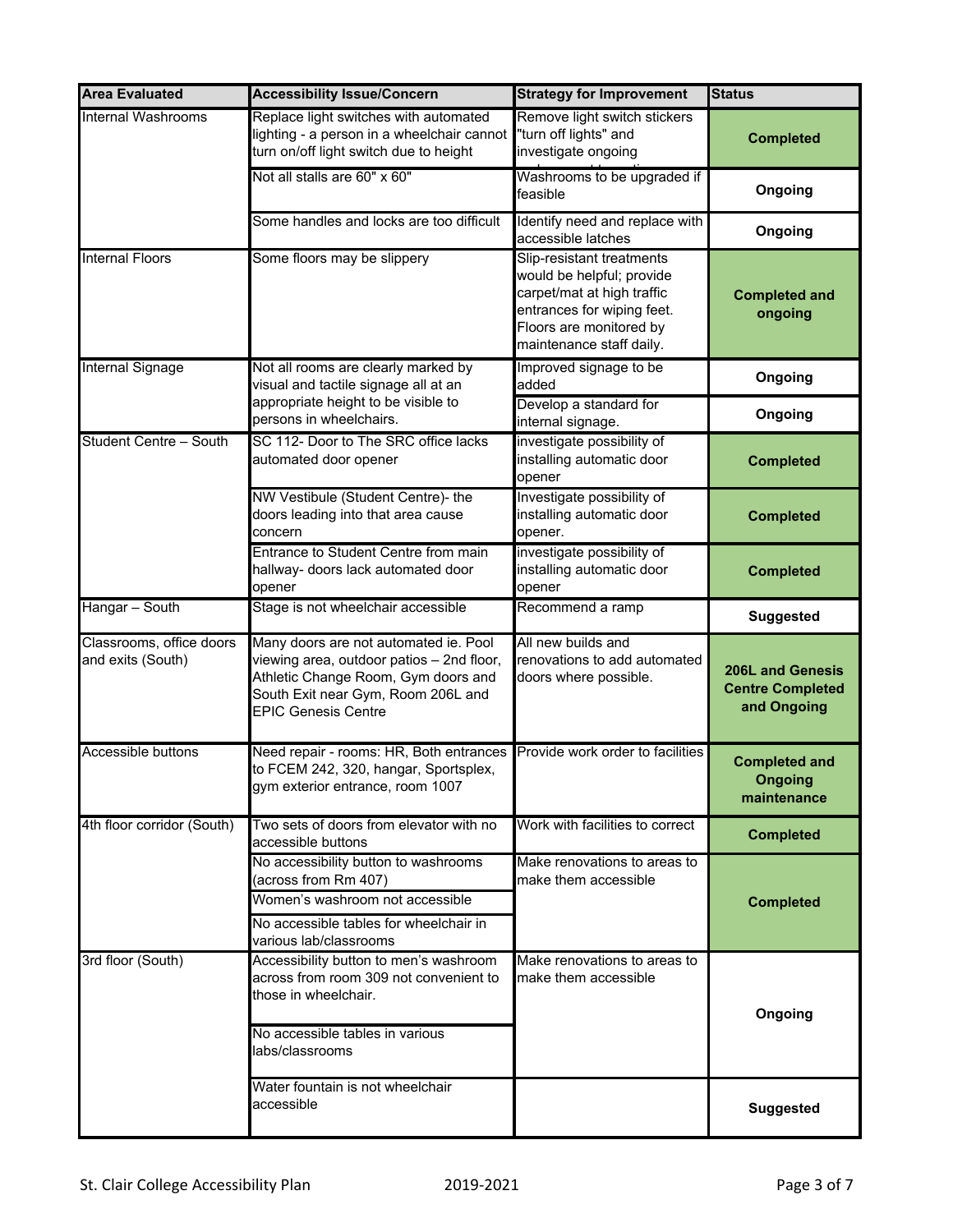| <b>Area Evaluated</b>                    | <b>Accessibility Issue/Concern</b>                                                                                                             | <b>Strategy for Improvement</b>                         | <b>Status</b>                          |
|------------------------------------------|------------------------------------------------------------------------------------------------------------------------------------------------|---------------------------------------------------------|----------------------------------------|
| 2nd floor (South)                        | Accessibility button to men's washroom<br>near room 209 not working                                                                            | Make renovations to areas to<br>make them accessible    |                                        |
|                                          | Whiteboard is often blocking accessibility<br>button near room 209                                                                             |                                                         | <b>Completed</b>                       |
|                                          | No accessible tables in various<br>labs/classrooms                                                                                             |                                                         |                                        |
| 1st floor (South)                        | Label on washroom doors near Rm 157<br>indicate they are wheelchair accessible<br>but there is no accessibility button                         | Make renovations to areas to<br>make them accessible    | <b>Completed and</b>                   |
|                                          | Washroom door not accessible 147C<br>No assessable tables in various                                                                           |                                                         | <b>Ongoing</b>                         |
|                                          | table/classrooms                                                                                                                               |                                                         |                                        |
| Basement (South)                         | Accessibility Button required for entrance<br>to hallway leading to rooms 81-88                                                                | Make renovations to areas to<br>make them accessible    | <b>Completed and</b><br><b>Ongoing</b> |
|                                          | No assessable tables in various<br>labs/classrooms                                                                                             |                                                         |                                        |
| Health Centre (South)                    | Brochures and information on display<br>outside of Health Centre are too high and<br>not accessible                                            | Recommend lowering the<br>brochure and Information rack | <b>Suggested</b>                       |
| E Block (landscaping<br>building)        | No accessibility to building (Rm 192) and<br>washrooms                                                                                         |                                                         | <b>Suggested</b>                       |
| <b>G Block (landscaping</b><br>building) | No accessibility button to<br>internal/external doors<br>No accessibility button to washrooms                                                  |                                                         | <b>Suggested</b>                       |
| Residence                                | No accessibility buttons to washrooms in<br>main lobby                                                                                         |                                                         | <b>Suggested</b>                       |
|                                          | No accessibility buttons to back<br>entrance/patio                                                                                             |                                                         | <b>Completed</b>                       |
|                                          | No emergency exit blankets located at<br>stairwells                                                                                            |                                                         | <b>Suggested</b>                       |
| Other                                    | Repaint "no Parking zone" in parking lot<br>located in front of Lot A<br>Consider placing braille notification in<br>more obvious areas at all |                                                         |                                        |
|                                          | washrooms/elevators<br>Not all external doors are wheelchair<br>accessible. This could be an issue if a<br>fire.                               |                                                         | <b>Completed</b>                       |
|                                          | Drinking fountains are not assessable to<br>those in wheelchairs.                                                                              |                                                         |                                        |
| <b>CCIP</b>                              | Mezzanine not accessible                                                                                                                       | Elevator needed                                         | <b>Suggested</b>                       |
| Washroom on 4th floor                    | Not accessible                                                                                                                                 | Work with facilities to install<br>buttons              | Ongoing                                |
| Main washroom in<br>basement - SCCA      | No handicap stall in women's washroom                                                                                                          | Bring forward to Facilities<br>Management               |                                        |
|                                          | No handrails in men's nor woman's<br>washroom Towels are up too high                                                                           |                                                         | Ongoing                                |
| Room B004 - Open Lab -<br><b>SCCA</b>    | No accessible tables                                                                                                                           | <b>Bring forward to Facilities</b><br>Management        | Ongoing                                |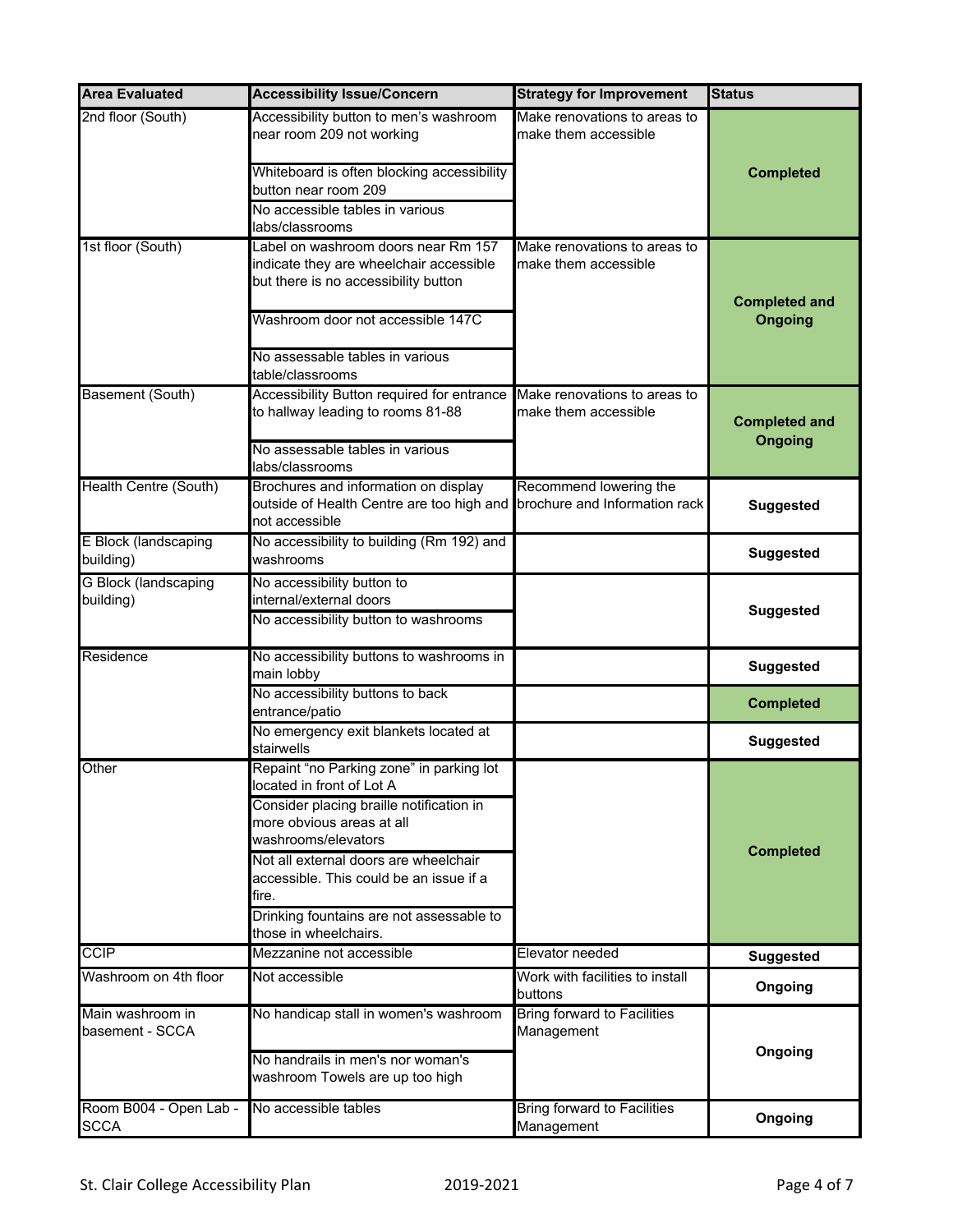| <b>Area Evaluated</b>                                                         | <b>Accessibility Issue/Concern</b>                                                                                              | <b>Strategy for Improvement</b>                                                                       | <b>Status</b>                            |
|-------------------------------------------------------------------------------|---------------------------------------------------------------------------------------------------------------------------------|-------------------------------------------------------------------------------------------------------|------------------------------------------|
| <b>Basement Corridor (in</b><br>front of elevator) - SCCA                     | Accessible button on wrong wall Bench<br>located in front of button                                                             | <b>Bring forward to Facilities</b><br>Management                                                      | Ongoing                                  |
| <b>FCEM</b>                                                                   | Microwave across from Tim Hortons is<br>not wheelchair accessible                                                               | Recommend a lower table for<br>microwave                                                              | <b>Suggested</b>                         |
| <b>Thames Campus</b>                                                          | Vending machine area is not accessible                                                                                          | <b>Bring forward to Facilities</b><br>Management                                                      | <b>Competed</b>                          |
| Healthplex (South)                                                            | Need for emergency exit blankets located<br>at stairwells                                                                       |                                                                                                       | Ongoing                                  |
|                                                                               | Microwave in South side snack area is<br>not accessible                                                                         | Provide a lower table for<br>microwave                                                                | <b>Suggested</b>                         |
| Sportsplex (South<br>Campus)                                                  | Ramp in front of Accessible Parking spot                                                                                        | Facilities Management<br>investigate                                                                  | <b>Completed</b>                         |
| Registrar's office                                                            | Wheelchair or walker                                                                                                            | Registrar office investigating<br>new options                                                         | <b>Completed</b>                         |
| Accessible counter does<br>not exist                                          | SRC copy centre; FCEM front counter;<br>Lower Deck counter; Cafeteria service<br>areas for soup; Thames Registration<br>office; | Awareness to areas,<br>recommendations for<br>improvement                                             | <b>Completed &amp;</b><br><b>Ongoing</b> |
| 2 <sup>nd</sup> Floor Bridge to FCEM<br>from Main building not<br>accessible. | Outdoor walkway is uneven and is not<br>accessible by wheelchair                                                                | Remove step from both<br>entrance/exits, even out the<br>floor and install automatic<br>door openers. | <b>Completed</b>                         |
| Parking (Thames)                                                              | Some accessible spaces only have<br>painted ground signage                                                                      | work request for additional<br>posted signage                                                         | <b>Completed</b>                         |
| Main Entrance sidewalk<br>(Thames)                                            | Smoking stand needs to be removed<br>from sidewalk currently a barrier for<br>wheel traffic (chair/walker/scooter)              | work request needed                                                                                   | <b>Completed</b>                         |
| Room 136 (Thames)                                                             | Steps do not have demarcation<br>(contrasting/yellow) colouring                                                                 | Facilities Mgt investigate                                                                            | <b>Completed</b>                         |
| <b>Classroom Doors</b><br>(Thames)                                            | Classroom doors need Braille numbers                                                                                            | All renovations & new builds<br>will include proper signage.                                          | In progress                              |
| <b>Registration (Thames)</b>                                                  | Wheelchair cannot get underneath to<br>provide student a flat writing surface.                                                  |                                                                                                       | <b>Completed</b>                         |
| Room 116 & 118<br>(Thames)                                                    | Need rails, no table seats (same as<br>127&1280                                                                                 | Investigation for classroom<br>upgrade                                                                | In progress                              |
| Room 127/128 (Thames)                                                         | No rails; no table seats                                                                                                        | Investigation for classroom<br>upgrade                                                                | In progress                              |
| <b>Trade Tech Wing</b><br>(Thames)                                            | Phone by instructor offices too high for<br>wheelchair                                                                          |                                                                                                       | In progress                              |
| <b>Thames Campus Signage</b>                                                  | Key information/location signage is<br>needed at main entrance (elevator/<br>washroom/service areas, etc.)                      | Identify key information for<br>signage                                                               | In progress and<br>Ongoing               |
| <b>Thames Hallway</b>                                                         | Centre vertical bar is not clearly marked                                                                                       | Facilities Mgt investigate                                                                            | <b>Completed</b>                         |
| Healthplex (Thames)                                                           | Benches in the middle of the hallway are<br>the same colour as the floor                                                        | Move benches or change<br>colour                                                                      | <b>Suggested</b>                         |
|                                                                               | Door to fitness room needs accessible<br>buttons                                                                                | Install                                                                                               | <b>Suggested</b>                         |
|                                                                               | Gymnasium, accessible buttons                                                                                                   | Install                                                                                               | <b>Suggested</b>                         |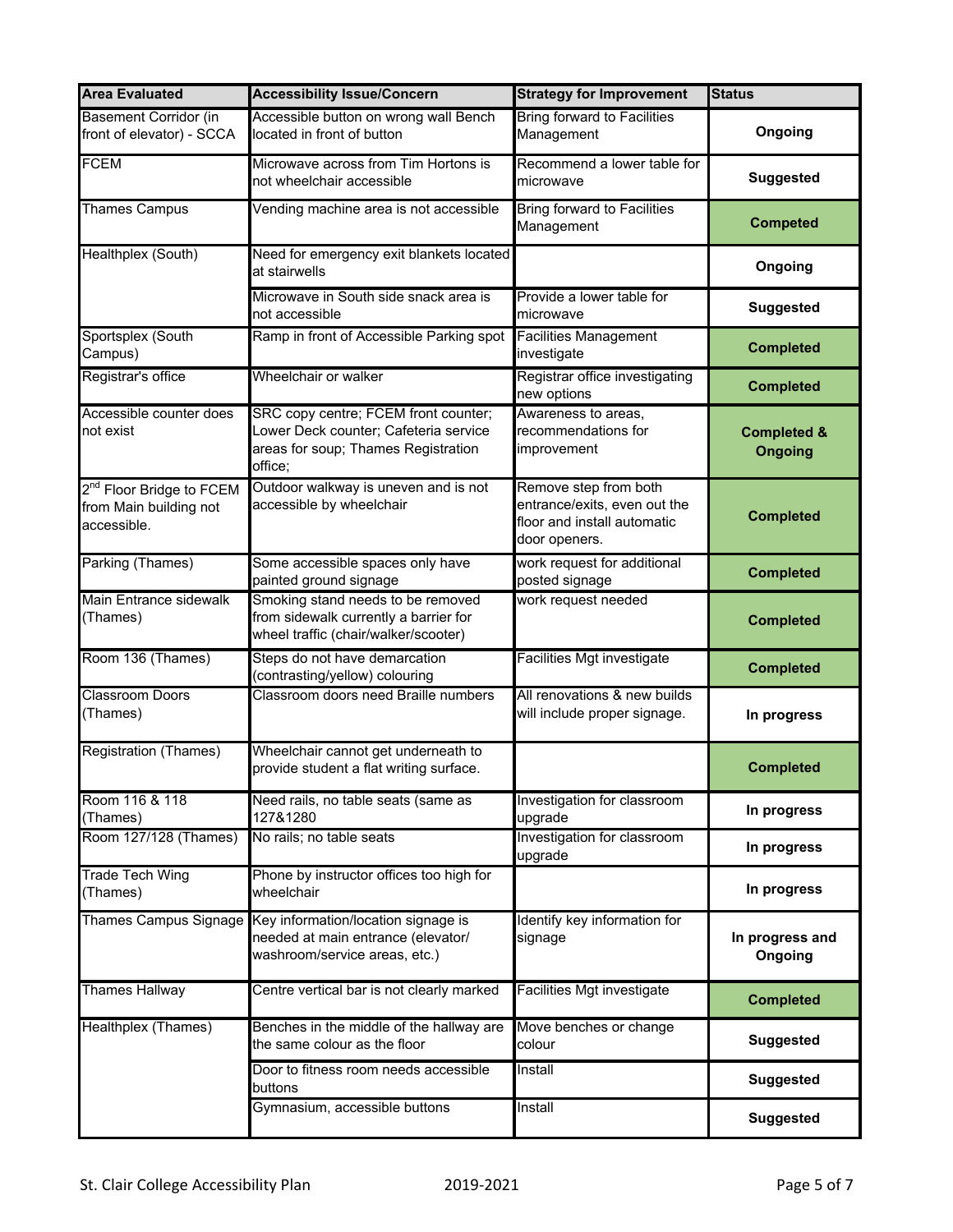| <b>Area Evaluated</b>                                                       | <b>Accessibility Issue/Concern</b>                                                                                             | <b>Strategy for Improvement</b>                                                                      | <b>Status</b>    |
|-----------------------------------------------------------------------------|--------------------------------------------------------------------------------------------------------------------------------|------------------------------------------------------------------------------------------------------|------------------|
| <b>TD Centre</b>                                                            | ighting in stairway to 2nd floor is low                                                                                        | Facilities Mgt investigate                                                                           | <b>Completed</b> |
|                                                                             | 2nd floor is not accessible                                                                                                    | mirrored services available on<br>first floor                                                        | <b>Completed</b> |
| <b>TD Centre</b>                                                            | No quiet room/accessible software on a<br>dedicated computer                                                                   | SRC is investigating<br>possibility (Note: Main floor<br>meeting room now equipped<br>with software) | <b>Completed</b> |
| <b>MediaPlex</b>                                                            | Dedicated testing area, faculty now teach Facilities room was discussed<br>in Lab                                              |                                                                                                      | Ongoing          |
|                                                                             | Room 111 needs adjustable desk                                                                                                 | work order required                                                                                  | <b>Completed</b> |
| <b>SCCA - signage</b>                                                       | Signage is not readily accessed/visible or<br>clear                                                                            | identify needs and bring<br>forward                                                                  | Ongoing          |
| <b>SCCA - 4th floor</b><br><b>Academic Admin/</b><br><b>Faculty Offices</b> | Counter/desk is too high                                                                                                       | investigate option                                                                                   | <b>Completed</b> |
|                                                                             | Phone to contact faculty is too high                                                                                           | work order required                                                                                  | <b>Completed</b> |
|                                                                             | Faculty now have use of an accessible<br>meeting room (Rm 432)                                                                 |                                                                                                      | <b>Completed</b> |
|                                                                             | Door is too small (chair cannot get<br>through)                                                                                | <b>Bring forward to Facilities</b><br>Management                                                     | <b>Completed</b> |
| <b>SCCA - 4th floor</b>                                                     | Resource room room layout is not<br>accessible.                                                                                | Room is now fully accessible                                                                         | <b>Completed</b> |
|                                                                             | Schedules posted outside of School of<br>Media Art and Design are too high                                                     |                                                                                                      | <b>Suggested</b> |
| <b>Front Entrance of</b><br><b>Building - SCCA</b>                          | Button is too small and needs to be reset<br>on occasion                                                                       | <b>Bring forward to Facilities</b><br>Management                                                     | Ongoing          |
| 4th floor Taq Taq -<br><b>International Room</b>                            | No crank tables                                                                                                                | <b>Bring forward to Facilities</b><br>Management                                                     | Ongoing          |
| <b>SCCA - Concession</b><br>Area, 2nd floor                                 | Counters too high at service area and<br>where cutlery and condiments are<br>provided                                          |                                                                                                      | <b>Suggested</b> |
|                                                                             | Menus should be provided in alternate<br>format to accommodate those with vision<br>disabilities                               |                                                                                                      | <b>Suggested</b> |
| <b>SCCA - Canada Trust</b><br><b>Lounge Area</b>                            | Tables are tight to bar area - tough for<br>wheelchair passage                                                                 |                                                                                                      | <b>Suggested</b> |
| <b>SCCA - Bathroom Lift</b>                                                 | Only one wheelchair accessible<br>washroom with lift in entire building -<br>located inconveniently in the Chrysler<br>Theatre |                                                                                                      | <b>Suggested</b> |
| SCCA - 2nd floor                                                            | Doors to elevator from Skyline Room are<br>not accessible - no automatic doors                                                 |                                                                                                      | <b>Suggested</b> |
| <b>SCCA - Port of Windsor</b><br>Room & Dieppe Room                         | No automatic doors                                                                                                             |                                                                                                      | <b>Suggested</b> |
| $SCCA - Room B13$                                                           | Not accessible                                                                                                                 |                                                                                                      | <b>Suggested</b> |